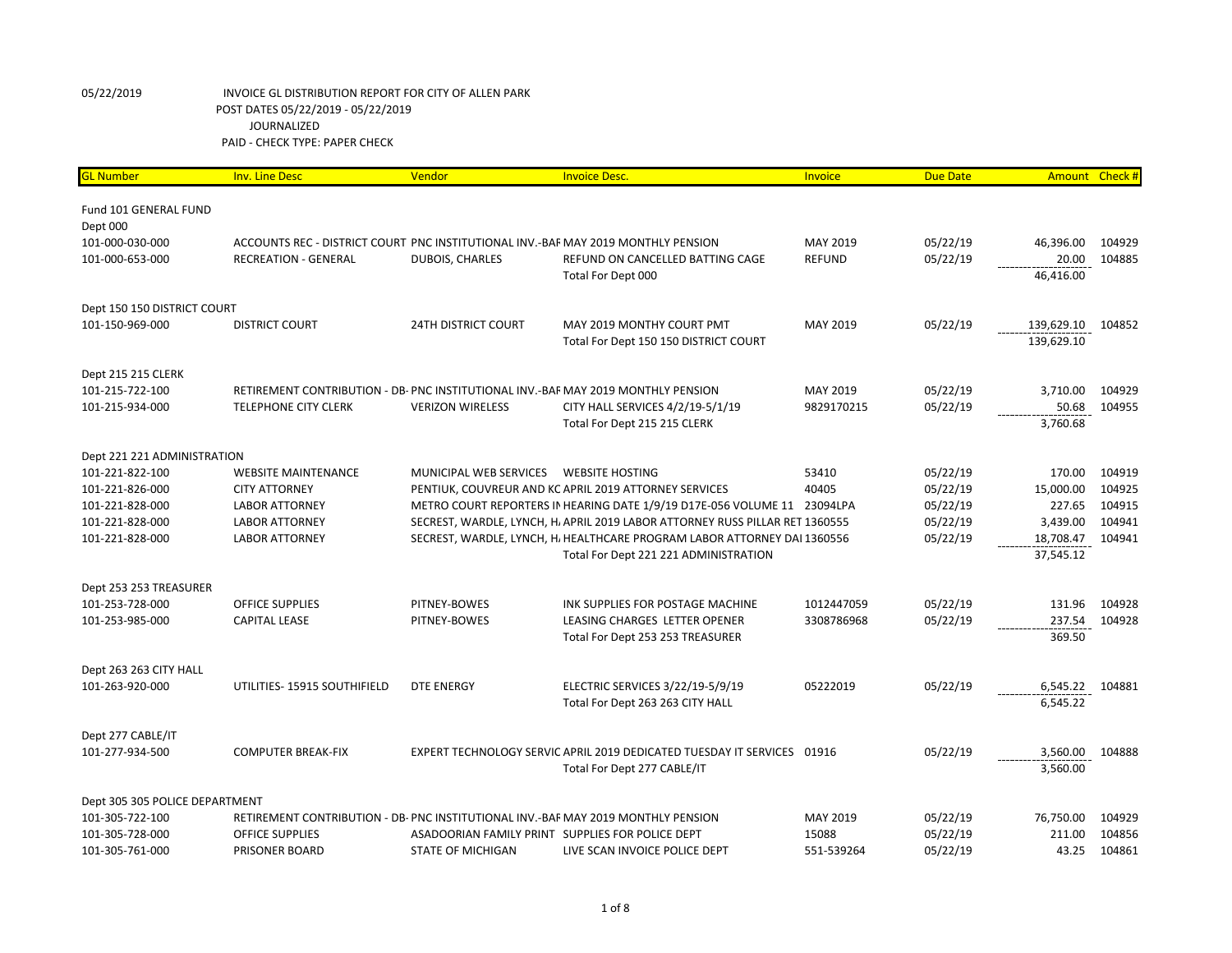| <b>GL Number</b>                                | <b>Inv. Line Desc</b>                                  | Vendor                                           | <b>Invoice Desc.</b>                                                              | Invoice                         | <b>Due Date</b> | Amount    | Check # |
|-------------------------------------------------|--------------------------------------------------------|--------------------------------------------------|-----------------------------------------------------------------------------------|---------------------------------|-----------------|-----------|---------|
| 101-305-761-000                                 | PRISONER BOARD                                         | <b>STATE OF MICHIGAN</b>                         | SEX OFFENDER REGISTRATION FEE'S                                                   | 551-538978                      | 05/22/19        | 120.00    | 104862  |
| 101-305-939-000                                 | <b>VEHICLE MAINTENANCE</b>                             | CLASSIC AUTO WASH INC.                           | APRIL 2019 VEHICLE SERVICES                                                       | 1853                            | 05/22/19        | 276.90    | 104869  |
| 101-305-958-000                                 | MEMBERSHIP & DUES                                      |                                                  | MICHIGAN ASSOC. OF CHIEF ( MEMBERSHIP RENEWAL FOR CHIRF WILKEWIT: 300004108       |                                 | 05/22/19        | 115.00    | 104916  |
| 101-305-960-000                                 | <b>EDUCATION &amp; TRAINING</b>                        | SODEN, JAMES                                     | REIMBURSEMENT ON EXPENSES RELATED TO T REIMBURSEMENT                              |                                 | 05/22/19        | 33.43     | 104947  |
| 101-305-962-000                                 | <b>MISCELLANEOUS</b>                                   | WILKEWITZ, JAMES                                 | REIMBURSEMENT COMMUNITY OUTREACH                                                  | REIMBURSEMENT                   | 05/22/19        | 204.34    | 104964  |
|                                                 |                                                        |                                                  | Total For Dept 305 305 POLICE DEPARTMENT                                          |                                 |                 | 77,753.92 |         |
|                                                 |                                                        |                                                  |                                                                                   |                                 |                 |           |         |
| Dept 340 340 FIRE DEPARTMENT<br>101-340-722-100 |                                                        |                                                  | RETIREMENT CONTRIBUTION - DB- PNC INSTITUTIONAL INV.-BAF MAY 2019 MONTHLY PENSION | MAY 2019                        | 05/22/19        | 57,757.00 | 104929  |
|                                                 |                                                        | LOWE'S                                           | <b>APRIL 2019 PURCHASES</b>                                                       |                                 | 05/22/19        | 184.25    | 104908  |
| 101-340-757-000<br>101-340-757-000              | <b>OPERATING SUPPLIES</b><br><b>OPERATING SUPPLIES</b> | NETWORK SERVICES COMPAI OPERATING SUPPLIES       |                                                                                   | <b>APRIL 2019</b><br>6585147-00 | 05/22/19        | 130.03    | 104920  |
|                                                 |                                                        |                                                  |                                                                                   |                                 |                 | 162.10    | 104920  |
| 101-340-757-000                                 | <b>OPERATING SUPPLIES</b>                              | NETWORK SERVICES COMPAI OPERATING SUPPLIES       |                                                                                   | 6585147-01                      | 05/22/19        | 28.48     | 104900  |
| 101-340-757-500                                 | <b>RESCUE SUPPLIES</b>                                 | J & B MEDICAL SUPPLY, INC. RESCUE SUPPLIES       |                                                                                   | 5392050                         | 05/22/19        |           |         |
| 101-340-757-500                                 | <b>RESCUE SUPPLIES</b>                                 | LOWE'S                                           | APRIL 2019 PURCHASES                                                              | <b>APRIL 2019</b>               | 05/22/19        | 16.13     | 104908  |
| 101-340-853-000                                 | <b>TELEPHONE</b>                                       | PHYSIO CONTROL, INC                              | ANNUAL BILLING FIRE CONTRACT 4/1/19-3/31/ 4190433587                              |                                 | 05/22/19        | 208.92    | 104926  |
| 101-340-853-000                                 | TELEPHONE EDWARD CANN                                  | <b>VERIZON WIRELESS</b>                          | CITY HALL SERVICES 4/2/19-5/1/19                                                  | 9829170215                      | 05/22/19        | 150.28    | 104955  |
| 101-340-920-000                                 | UTILITIES- 6730 ROOSEVELT                              | <b>DTE ENERGY</b>                                | ELECTRIC SERVICES 3/22/19-5/9/19                                                  | 05222019                        | 05/22/19        | 1,462.50  | 104881  |
| 101-340-931-000                                 | <b>BUILDING MAINTENANCE</b>                            | LOWE'S                                           | APRIL 2019 PURCHASES                                                              | <b>APRIL 2019</b>               | 05/22/19        | 63.46     | 104908  |
| 101-340-931-000                                 | <b>BUILDING MAINTENANCE</b>                            | ROSE PEST SOLUTIONS                              | <b>BUILDING MNT</b>                                                               | 10549615                        | 05/22/19        | 52.00     | 104935  |
| 101-340-934-000                                 | <b>EQUIPMENT MAINTENANCE</b>                           | <b>BREATHING AIR SYSTEMS</b>                     | <b>EQUIPMENT MNT FIRE DEPT</b>                                                    | 1074855-IN                      | 05/22/19        | 1,135.00  | 104863  |
| 101-340-939-000                                 | <b>VEHICLE MAINTENANCE</b>                             |                                                  | BAKER'S GAS & WELDING SUI APRIL 2019 CYLINDER RENTAL                              | 09203769                        | 05/22/19        | 26.77     | 104858  |
| 101-340-939-000                                 | <b>VEHICLE MAINTENANCE</b>                             | LOWE'S                                           | <b>APRIL 2019 PURCHASES</b>                                                       | <b>APRIL 2019</b>               | 05/22/19        | 19.17     | 104908  |
| 101-340-939-000                                 | <b>VEHICLE MAINTENANCE</b>                             | SAFETY-KLEEN                                     | <b>SUPPLIES</b>                                                                   | 79847481                        | 05/22/19        | 69.87     | 104936  |
| 101-340-939-000                                 | <b>VEHICLE MAINTENANCE</b>                             | TREDROC TIRE ALLEN PARK 7: SUPPLIES              |                                                                                   | 7360050807                      | 05/22/19        | 409.88    | 104953  |
| 101-340-939-000                                 | <b>VEHICLE MAINTENANCE</b>                             | WINDER POLICE EQUIPMENT PARTS                    |                                                                                   | 20191097                        | 05/22/19        | 118.36    | 104965  |
| 101-340-939-000                                 | <b>VEHICLE MAINTENANCE</b>                             | <b>VILLAGE FORD</b>                              | <b>PARTS</b>                                                                      | 381748                          | 05/22/19        | 137.68    | 104969  |
| 101-340-960-000                                 | <b>EDUCATION &amp; TRAINING</b>                        | MCLAURIN, KENNETH                                | REIMBURSEMENT EXPENSES RELATED TO TRAII REIMBURSEMENT                             |                                 | 05/22/19        | 328.28    | 104912  |
| 101-340-960-000                                 | <b>EDUCATION &amp; TRAINING</b>                        |                                                  | MICHIGAN FIRE TRNG CONSU PUMP OPERATOR CLASSES 4/18-4/26/19                       | 9292019                         | 05/22/19        | 1,300.00  | 104918  |
| 101-340-960-000                                 | <b>EDUCATION &amp; TRAINING</b>                        | SCHOOLCRAFT COLLEGE                              | LEADERSHIP 11 FOR SGT MCLAURIN                                                    | 0845379614                      | 05/22/19        | 95.00     | 104939  |
| 101-340-960-000                                 | <b>EDUCATION &amp; TRAINING</b>                        | SCHOOLCRAFT COLLEGE                              | LEADERSHIP 1 FOR SGT HADA SPONSOR                                                 | 0845579608                      | 05/22/19        | 190.00    | 104940  |
| 101-340-960-000                                 | <b>EDUCATION &amp; TRAINING</b>                        | STETZ, MICHAEL                                   | REIMBURSEMENT RELATED TO FIRE TRAINING   REIMBURSEMENT                            |                                 | 05/22/19        | 177.28    | 104949  |
| 101-340-960-000                                 | <b>EDUCATION &amp; TRAINING</b>                        | STETZ, MICHAEL                                   | REIMBURSEMENT RELATED FIRE TRAINING OFF REIMBURSEMENT                             |                                 | 05/22/19        | 210.13    | 104949  |
| 101-340-960-000                                 | <b>EDUCATION &amp; TRAINING</b>                        | STETZ, MICHAEL                                   | REIMBURSEMENT RELATED TO TRAINING FIRE (REIMBURSEMENT                             |                                 | 05/22/19        | 178.16    | 104949  |
| 101-340-960-000                                 | <b>EDUCATION &amp; TRAINING</b>                        | O'RILEY, JEFF                                    | REIMBURSEMENT PARAMEDIC LICENSE RENEW REIMBURSEMENT                               |                                 | 05/22/19        | 25.00     | 104968  |
|                                                 |                                                        |                                                  | Total For Dept 340 340 FIRE DEPARTMENT                                            |                                 |                 | 64,635.73 |         |
| Dept 445 445 DEPARTMENT OF PUBLIC SERVICE       |                                                        |                                                  |                                                                                   |                                 |                 |           |         |
| 101-445-722-100                                 |                                                        |                                                  | RETIREMENT CONTRIBUTION - DB- PNC INSTITUTIONAL INV.-BAF MAY 2019 MONTHLY PENSION | MAY 2019                        | 05/22/19        | 18,784.00 | 104929  |
| 101-445-728-000                                 | <b>OFFICE SUPPLIES</b>                                 | ALLEGRA MARKETING                                | <b>SUPPLIES FOR DPS</b>                                                           | 7404                            | 05/22/19        | 165.40    | 104963  |
| 101-445-757-000                                 | <b>OPERATING SUPPLIES</b>                              | D & L GARDEN CENTER, INC. SUPPLIES               |                                                                                   | 96415                           | 05/22/19        | 1,079.86  | 104875  |
| 101-445-757-000                                 |                                                        |                                                  |                                                                                   |                                 |                 | 74.97     | 104875  |
| 101-445-757-000                                 | <b>OPERATING SUPPLIES</b>                              | D & L GARDEN CENTER, INC. SUPPLIES DPS<br>LOWE'S | <b>APRIL 2019 PURCHASES</b>                                                       | 96403<br><b>APRIL 2019</b>      | 05/22/19        | 51.26     | 104908  |
|                                                 | <b>OPERATING SUPPLIES</b>                              |                                                  |                                                                                   |                                 | 05/22/19        | 53.23     | 104955  |
| 101-445-853-000                                 | TELEPHONE-ROY SHIPMAN                                  | <b>VERIZON WIRELESS</b>                          | CITY HALL SERVICES 4/2/19-5/1/19                                                  | 9829170215                      | 05/22/19        |           |         |
| 101-445-920-000                                 | UTILITIES 10777 PELHAM                                 | DTE ENERGY                                       | ELECTRIC SERVICES 3/22/19-5/9/19                                                  | 05222019                        | 05/22/19        | 662.70    | 104881  |
| 101-445-920-000                                 | UTILITIES GARAGE APT R                                 | DTE ENERGY                                       | GAS SERVICES APT R 3/30/19-4/29/19                                                | 05222019                        | 05/22/19        | 597.43    | 104884  |
| 101-445-926-000                                 | UTILITES 16430 ECORSE                                  | <b>DTE ENERGY</b>                                | ELECTRIC SERVICES 3/22/19-5/9/19                                                  | 05222019                        | 05/22/19        | 151.73    | 104881  |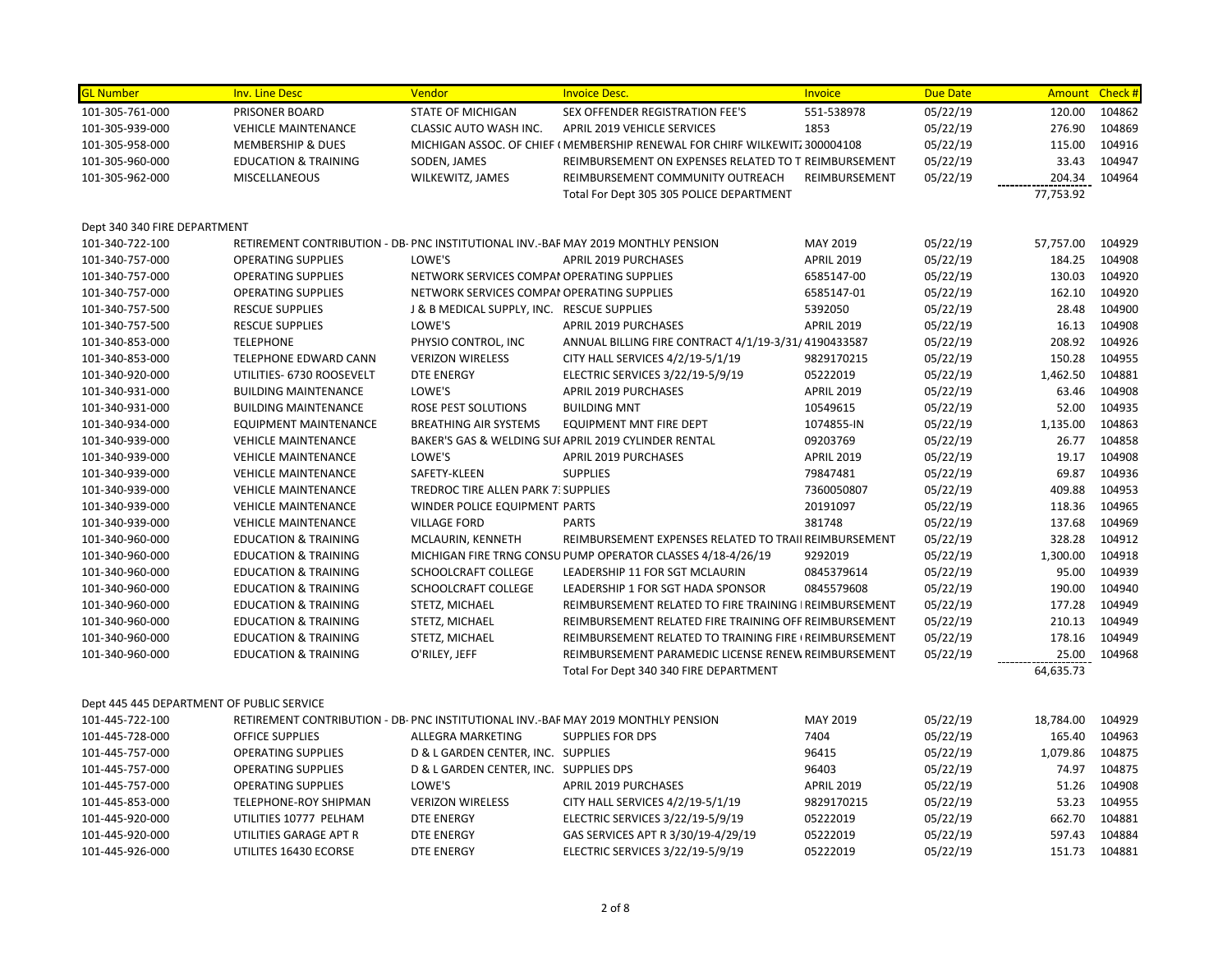| <mark>GL Number</mark>        | <b>Inv. Line Desc</b>                     | Vendor                                                 | <b>Invoice Desc.</b>                                       | Invoice           | <b>Due Date</b> | Amount    | Check # |
|-------------------------------|-------------------------------------------|--------------------------------------------------------|------------------------------------------------------------|-------------------|-----------------|-----------|---------|
| 101-445-926-000               | STREET LIGHTING- 15501 PHILOMI DTE ENERGY |                                                        | STREETLIGHT SERVICES 3/12/19-5/12/19                       | 05222019          | 05/22/19        | 23,146.64 | 104883  |
| 101-445-931-000               | <b>BUILDING MAINTENANCE</b>               | <b>GRAINGER</b>                                        | <b>SUPPLIES</b>                                            | 9168728302        | 05/22/19        | 247.50    | 104895  |
| 101-445-931-000               | <b>BUILDING MAINTENANCE</b>               | LOWE'S                                                 | APRIL 2019 PURCHASES                                       | <b>APRIL 2019</b> | 05/22/19        | 110.69    | 104908  |
| 101-445-931-000               | <b>BUILDING MAINTENANCE</b>               | PRINCIPAL PLUMBING                                     | SERVICES ON LADIES ROOM AT FIRE STN                        | 042219            | 05/22/19        | 835.00    | 104931  |
| 101-445-939-000               | <b>VEHICLE MAINTENANCE</b>                |                                                        | BAKER'S GAS & WELDING SUI APRIL 2019 CYLINDER RENTAL       | 09203769          | 05/22/19        | 26.77     | 104858  |
| 101-445-939-000               | <b>VEHICLE MAINTENANCE</b>                | BELL EQUIPMENT CO.                                     | MATERIAL FOR DPW/GARAGE                                    | 0153732           | 05/22/19        | 523.73    | 104860  |
| 101-445-939-000               | <b>VEHICLE MAINTENANCE</b>                | <b>GRAINGER</b>                                        | <b>PARTS</b>                                               | 9152532140        | 05/22/19        | 17.04     | 104895  |
| 101-445-939-000               | <b>VEHICLE MAINTENANCE</b>                | LAKESHORE UTILITY TRAILER PARTS                        |                                                            | CI63137           | 05/22/19        | 302.04    | 104907  |
| 101-445-939-000               | <b>VEHICLE MAINTENANCE</b>                | <b>MICHIGAN CAT</b>                                    | <b>PARTS</b>                                               | PD9815860         | 05/22/19        | 200.77    | 104917  |
| 101-445-939-000               | <b>VEHICLE MAINTENANCE</b>                | MICHIGAN CAT                                           | <b>PARTS</b>                                               | PD9815861         | 05/22/19        | 337.78    | 104917  |
| 101-445-939-000               | <b>VEHICLE MAINTENANCE</b>                | SAFETY-KLEEN                                           | <b>REPAIRS ON 2000 ELGIN SWEEPER</b>                       | 03501-041273      | 05/22/19        | 175.00    | 104936  |
| 101-445-939-000               | <b>VEHICLE MAINTENANCE</b>                | SAFETY-KLEEN                                           | <b>SUPPLIES</b>                                            | 79847481          | 05/22/19        | 69.87     | 104936  |
| 101-445-939-000               | <b>VEHICLE MAINTENANCE</b>                | WILLIAM F. SELL & SON                                  | <b>PARTS</b>                                               | 337892            | 05/22/19        | 237.54    | 104942  |
| 101-445-960-000               | GENERAL EDUCATION/TUITION RE SHIPMAN, ROY |                                                        | REIMBURSEMENT FOR RECERT TEST AND REG F REIMBURSEMENT      |                   | 05/22/19        | 165.00    | 104943  |
|                               |                                           |                                                        | Total For Dept 445 445 DEPARTMENT OF PUBLIC SERVICE        |                   |                 | 48,015.95 |         |
|                               |                                           |                                                        |                                                            |                   |                 |           |         |
| Dept 707 707 PARKS & REC      |                                           |                                                        |                                                            |                   |                 |           |         |
| 101-707-757-000               | <b>OPERATING SUPPLIES</b>                 | PARK ATHLETIC SUPPLY                                   | <b>SUPPLIES PARK &amp; REC</b>                             | 169448            | 05/22/19        | 990.00    | 104923  |
| 101-707-757-000               | <b>OPERATING SUPPLIES</b>                 | PARK ATHLETIC SUPPLY                                   | <b>SUPPLIES PARK &amp; REC</b>                             | 169534            | 05/22/19        | 270.00    | 104923  |
| 101-707-784-000               | <b>PARK SERVICES</b>                      | D & L GARDEN CENTER, INC. SUPPLIES                     |                                                            | 96689             | 05/22/19        | 72.00     | 104875  |
| 101-707-784-000               | <b>PARK SERVICES</b>                      | D & L GARDEN CENTER, INC. SUPPLIES                     |                                                            | 96678             | 05/22/19        | 72.00     | 104875  |
| 101-707-784-000               | <b>PARK SERVICES</b>                      | <b>FAST FLYERS INC</b>                                 | DELIVERY OF THE RECREATOR                                  | 14162             | 05/22/19        | 1,560.00  | 104889  |
| 101-707-784-000               | <b>PARK SERVICES</b>                      | LOWE'S                                                 | <b>APRIL 2019 PURCHASES</b>                                | <b>APRIL 2019</b> | 05/22/19        | 201.57    | 104908  |
| 101-707-784-000               | <b>PARK SERVICES</b>                      | PARKWAY SERVICE INC                                    | PORTA POTTY SERVICES MILWARD PK 5/15/19-A-120271           |                   | 05/22/19        | 120.00    | 104924  |
| 101-707-784-000               | <b>PARK SERVICES</b>                      | PARKWAY SERVICE INC                                    | PORTA POTTY SERVICES CHAMPAIGN PK 5/15/: A-120269          |                   | 05/22/19        | 400.00    | 104924  |
| 101-707-784-000               | <b>PARK SERVICES</b>                      | PARKWAY SERVICE INC                                    | PORTA POTTY SERVICES SUDMAN PK 5/15/19-6 A-120270          |                   | 05/22/19        | 120.00    | 104924  |
| 101-707-784-000               | <b>PARK SERVICES</b>                      | PARKWAY SERVICE INC                                    | PORTA POTTY SERVICES RIEL PK 5/15-6/14/19 A-120272         |                   | 05/22/19        | 160.00    | 104924  |
| 101-707-816-000               | PROF. SERV. - OTHER                       | <b>MACKER TEK LTD</b>                                  | CAMERA & LICENSE PARKS & REC                               | 691               | 05/22/19        | 2,435.58  | 104910  |
| 101-707-816-000               | PROF. SERV. - OTHER                       | STEP CG LLC                                            | NETCLOUD & SIMCARD PARKS & REC                             | 5443              | 05/22/19        | 459.18    | 104950  |
| 101-707-920-000               | UTILITIES 6295 WINONA                     | <b>DTE ENERGY</b>                                      | ELECTRIC SERVICES 3/22/19-5/9/19                           | 05222019          | 05/22/19        | 270.17    | 104881  |
| 101-707-925-800               | <b>SMART TRANS 1 PAT</b>                  | <b>VERIZON WIRELESS</b>                                | CITY HALL SERVICES 4/2/19-5/1/19                           | 9829170215        | 05/22/19        | 473.32    | 104955  |
| 101-707-939-000               | <b>VEHICLE MAINTENANCE</b>                |                                                        | BAKER'S GAS & WELDING SUI APRIL 2019 CYLINDER RENTAL       | 09203769          | 05/22/19        | 26.77     | 104858  |
| 101-707-939-000               | <b>VEHICLE MAINTENANCE</b>                | CLASSIC AUTO WASH INC.                                 | APRIL 2019 VEHICLE SERVICES                                | 1853              | 05/22/19        | 7.80      | 104869  |
| 101-707-939-000               | <b>VEHICLE MAINTENANCE</b>                | <b>EXOTIC AUTOMATION &amp; SUPIPARTS WATER TRAILER</b> |                                                            | 1889722           | 05/22/19        | 25.73     | 104887  |
| 101-707-939-000               | <b>VEHICLE MAINTENANCE</b>                | <b>EXOTIC AUTOMATION &amp; SUPIPARTS WATER TRAILER</b> |                                                            | 1890693           | 05/22/19        | 37.50     | 104887  |
| 101-707-939-000               | <b>VEHICLE MAINTENANCE</b>                | <b>GLENDALE AUTO VALUE</b>                             | <b>PARTS</b>                                               | 359-167354        | 05/22/19        | 128.99    | 104893  |
| 101-707-939-000               | <b>VEHICLE MAINTENANCE</b>                | SAFETY-KLEEN                                           | <b>SUPPLIES</b>                                            | 79847481          | 05/22/19        | 69.87     | 104936  |
| 101-707-939-000               | <b>VEHICLE MAINTENANCE</b>                | WILLIAM F. SELL & SON                                  | <b>SHARPEN BLADES</b>                                      | 337653            | 05/22/19        | 262.50    | 104942  |
| 101-707-939-000               | <b>VEHICLE MAINTENANCE</b>                | TREDROC TIRE ALLEN PARK 7: SERVICES ON VEHICLE         |                                                            | 7360048240        | 05/22/19        | 162.20    | 104953  |
|                               |                                           |                                                        | Total For Dept 707 707 PARKS & REC                         |                   |                 | 8,325.18  |         |
| Dept 751 751 COMMUNITY CENTER |                                           |                                                        |                                                            |                   |                 |           |         |
| 101-751-757-000               | <b>OPERATING SUPPLIES</b>                 | GORDON FOOD SERV.                                      | <b>SUPPLIES</b>                                            | 846149336         | 05/22/19        | 52.25     | 104894  |
| 101-751-816-000               | PROF. SERV. - OTHER                       |                                                        | JERRY COHEN ELITE LAB INC MAY 2019 COOLING WATER TREATMENT | 7770              | 05/22/19        | 100.00    | 104901  |
| 101-751-920-000               | <b>UTILITIES</b>                          | <b>DIRECTV</b>                                         | COMM CENTER SERVICES 5/8/19-6/7/19                         | 36253646616       | 05/22/19        | 157.23    | 104880  |
| 101-751-920-000               | UTILITIES COMM CENTER- MAR                | <b>DTE ENERGY</b>                                      | STREETLIGHT SERVICES 3/12/19-5/12/19                       | 05222019          | 05/22/19        | 20,419.49 | 104883  |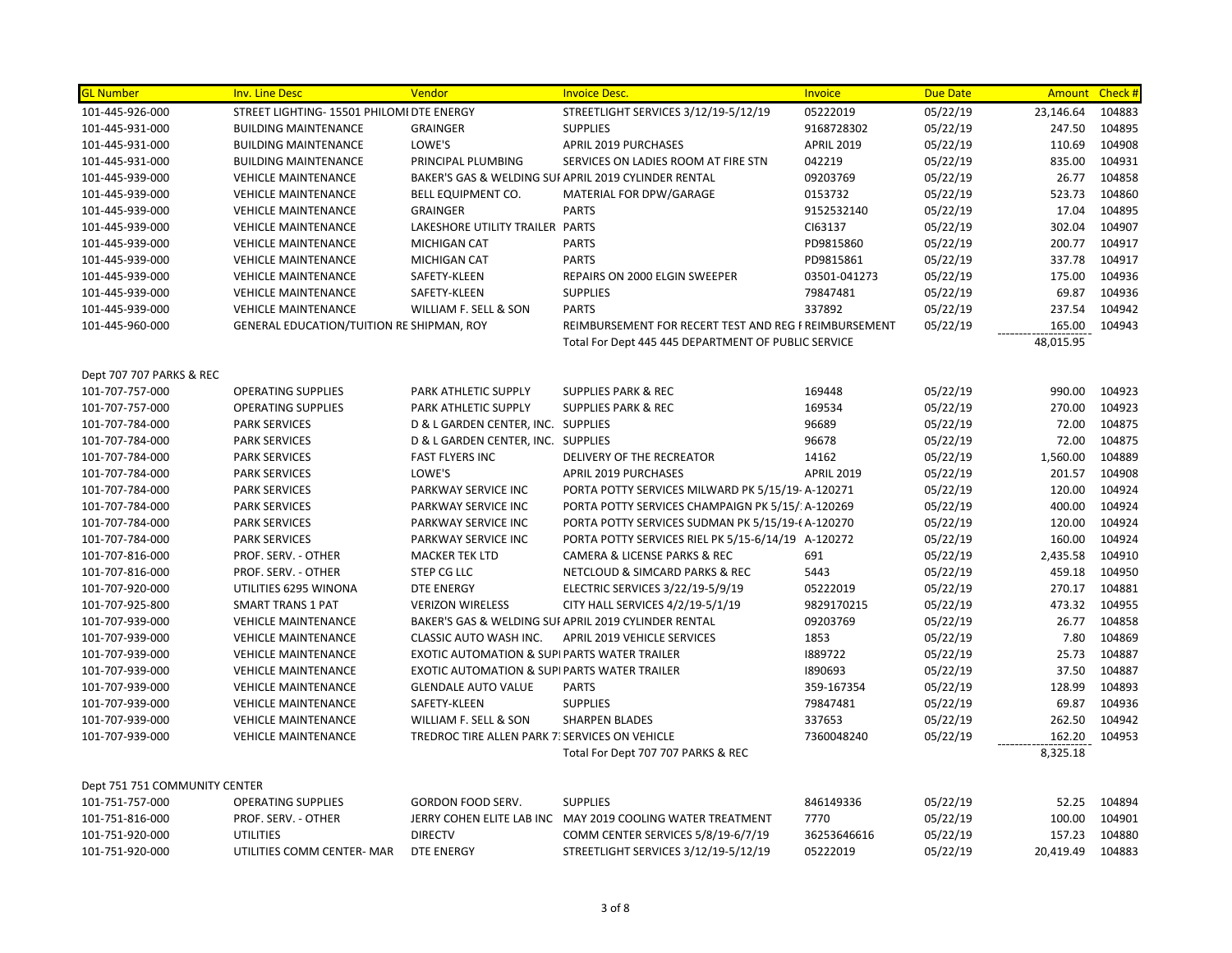| <b>GL Number</b>                       | <b>Inv. Line Desc</b>        | Vendor                                        | <b>Invoice Desc.</b>                                                               | Invoice    | <b>Due Date</b> | Amount     | Check # |
|----------------------------------------|------------------------------|-----------------------------------------------|------------------------------------------------------------------------------------|------------|-----------------|------------|---------|
| 101-751-931-000                        | <b>BUILDING MAINTENANCE</b>  | NETWORK SERVICES COMPAI SUPPLIES PARKS & REC  |                                                                                    | 6586550-00 | 05/22/19        | 607.58     | 104920  |
| 101-751-934-000                        | <b>EQUIPMENT MAINTENANCE</b> |                                               | FRANK J. ZAMBONI & CO., INI DUP PMT APPLY AMT TOWARD CREDIT ON ACI 096584          |            | 05/22/19        | 0.00       | 104891  |
| 101-751-934-000                        | <b>EQUIPMENT MAINTENANCE</b> | FRANK J. ZAMBONI & CO., INI PARTS COMM CENTER |                                                                                    | 98313      | 05/22/19        | 93.75      | 104891  |
|                                        |                              |                                               | Total For Dept 751 751 COMMUNITY CENTER                                            |            |                 | 21,430.30  |         |
| Dept 803 HISTORICAL                    |                              |                                               |                                                                                    |            |                 |            |         |
| 101-803-801-001                        | LAWN & SNOW SERVICES         |                                               | JOHN'S LANDSCAPING & SNO APRIL AND MAY 2019 SPRING CLEAN UP                        | 20688      | 05/22/19        | 130.00     | 104902  |
| 101-803-920-000                        | UTILITIES HISTORICAL         | <b>DTE ENERGY</b>                             | ELECTRIC SERVICES 3/22/19-5/9/19                                                   | 05222019   | 05/22/19        | 48.55      | 104881  |
|                                        |                              |                                               | Total For Dept 803 HISTORICAL                                                      |            |                 | 178.55     |         |
| Dept 864 864 RETIREE/ACTIVE HEALTHCARE |                              |                                               |                                                                                    |            |                 |            |         |
| 101-864-722-100                        |                              |                                               | RETIREMENT CONTRIBUTION - DB PNC INSTITUTIONAL INV.-BAF MAY 2019 MONTHLY PENSION   | MAY 2019   | 05/22/19        | 7,163.00   | 104929  |
|                                        |                              |                                               | Total For Dept 864 864 RETIREE/ACTIVE HEALTHCARE                                   |            |                 | 7,163.00   |         |
|                                        |                              |                                               | Total For Fund 101 GENERAL FUND                                                    |            |                 | 465,328.25 |         |
| Fund 202 MAJOR STREET FUND             |                              |                                               |                                                                                    |            |                 |            |         |
| Dept 475 475 TRAFFIC SERVICES          |                              |                                               |                                                                                    |            |                 |            |         |
| 202-475-703-050                        |                              |                                               | INTERFUND LABOR/EQUIP - TRAFF WAYNE COUNTY - ACCTS. RE(TRAFFIC SIGNAL ENERGY 3/19  | 1009554    | 05/22/19        | 219.57     | 104961  |
| 202-475-703-050                        |                              |                                               | INTERFUND LABOR/EQUIP - TRAFF WAYNE COUNTY - ACCTS. REI TRAFFIC SIGNAL MAINT 04/19 | 299170     | 05/22/19        | 610.08     | 104962  |
|                                        |                              |                                               | Total For Dept 475 475 TRAFFIC SERVICES                                            |            |                 | 829.65     |         |
| Dept 479 PRESERVATION - STREETS        |                              |                                               |                                                                                    |            |                 |            |         |
| 202-479-757-000                        | <b>OPERATING SUPPLIES</b>    | AJAX MATERIALS CORP.                          | <b>SUPPLIES FOR DPS</b>                                                            | 234880     | 05/22/19        | 927.18     | 104853  |
| 202-479-757-000                        | <b>OPERATING SUPPLIES</b>    | AJAX MATERIALS CORP.                          | <b>SUPPLIES DPS</b>                                                                | 235339     | 05/22/19        | 344.52     | 104853  |
| 202-479-801-215                        | PROF'L SERVICES              | <b>BUCCILLI GROUP, LLC</b>                    | INSPECTION SERVICES STEVE AND BRAD WOOL 3384                                       |            | 05/22/19        | 2,160.00   | 104864  |
| 202-479-801-215                        | PROF'L SERVICES              | <b>BUCCILLI GROUP, LLC</b>                    | INSPECTION SERVICES 4/29,4/30,5/3 M JOHNSI 3395                                    |            | 05/22/19        | 2,538.00   | 104864  |
|                                        |                              |                                               | Total For Dept 479 PRESERVATION - STREETS                                          |            |                 | 5,969.70   |         |
|                                        |                              |                                               | Total For Fund 202 MAJOR STREET FUND                                               |            |                 | 6,799.35   |         |
| Fund 203 LOCAL STREET FUND             |                              |                                               |                                                                                    |            |                 |            |         |
| Dept 479 PRESERVATION - STREETS        |                              |                                               |                                                                                    |            |                 |            |         |
| 203-479-757-000                        | <b>OPERATING SUPPLIES</b>    | AJAX MATERIALS CORP.                          | <b>SUPPLIES FOR DPS</b>                                                            | 234880     | 05/22/19        | 927.18     | 104853  |
| 203-479-757-000                        | <b>OPERATING SUPPLIES</b>    | AJAX MATERIALS CORP.                          | <b>SUPPLIES DPS</b>                                                                | 235339     | 05/22/19        | 344.52     | 104853  |
| 203-479-801-205                        | SECTIONING - PRESERVATION    | <b>BUCCILLI GROUP, LLC</b>                    | NO PARKING SIGN REIMBURSEMENT, INSPECTI 3401                                       |            | 05/22/19        | 871.09     | 104864  |
| 203-479-801-205                        | SECTIONING - PRESERVATION    | SAVONE CEMENT, INC.                           | STREET SECTIONING ON HELEN ST                                                      | 10317-400  | 05/22/19        | 100,914.80 | 104937  |
| 203-479-801-205                        | SECTIONING - PRESERVATION    | SAVONE CEMENT, INC.                           | STREET SECTIONING AT 14965 MORRIS                                                  | 10317-399  | 05/22/19        | 22,373.60  | 104937  |
|                                        |                              |                                               | Total For Dept 479 PRESERVATION - STREETS                                          |            |                 | 125,431.19 |         |
|                                        |                              |                                               | Total For Fund 203 LOCAL STREET FUND                                               |            |                 | 125,431.19 |         |
| Fund 226 RUBBISH FUND                  |                              |                                               |                                                                                    |            |                 |            |         |
| Dept 450 450 RUBBISH                   |                              |                                               |                                                                                    |            |                 |            |         |
| 226-450-819-000                        | <b>WASTE DISPOSAL</b>        | RIVERVIEW, CITY OF                            | MARCH 2019 WOOD DISPOSAL                                                           | 83271      | 05/22/19        | 445.92     | 104934  |
| 226-450-819-000                        | <b>WASTE DISPOSAL</b>        | RIVERVIEW, CITY OF                            | MARCH 2019 DEMO SERVICES                                                           | 83269      | 05/22/19        | 56.00      | 104934  |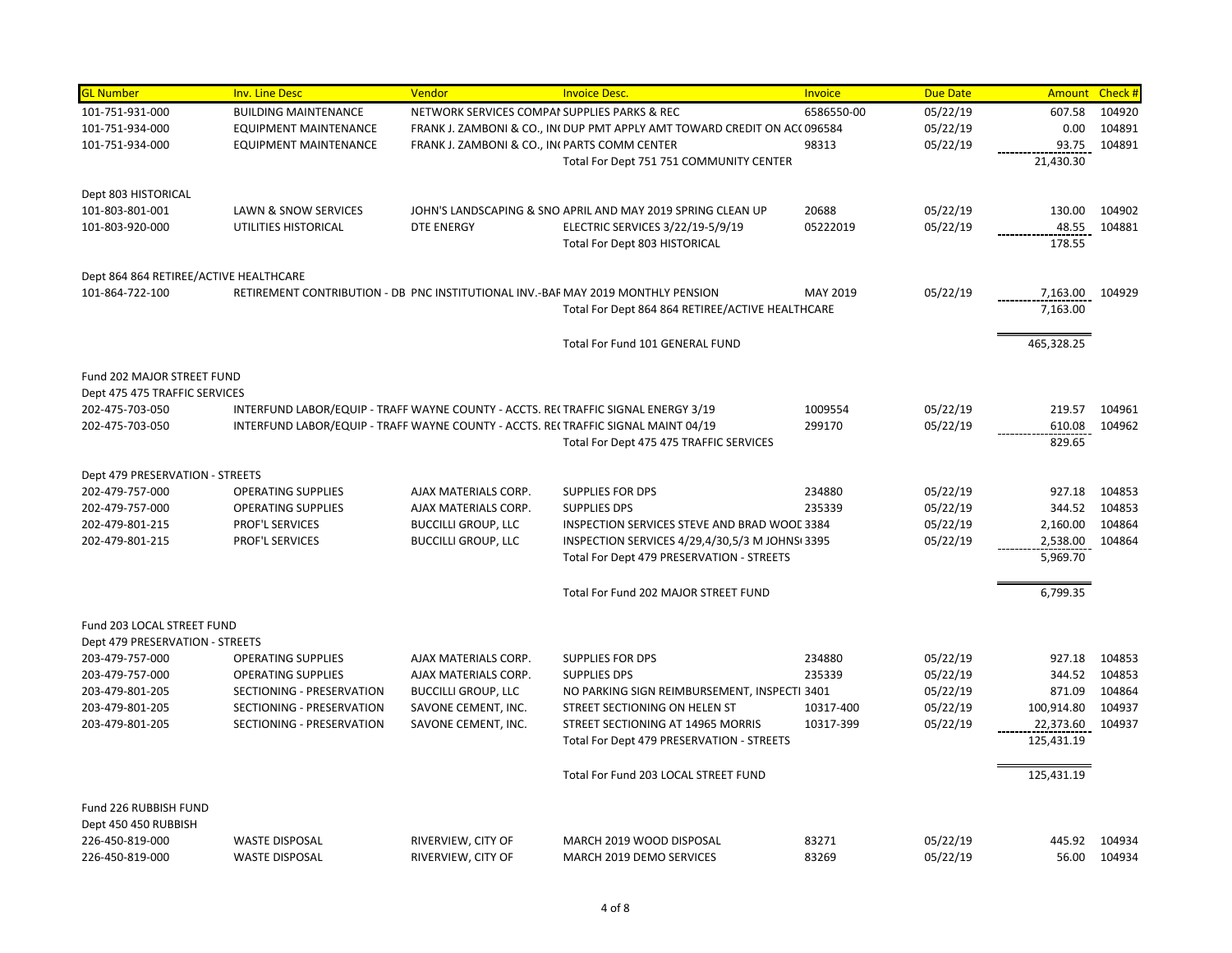| <b>GL Number</b>                 | <b>Inv. Line Desc</b>                                                             | Vendor                                    | <b>Invoice Desc.</b>                                 | Invoice           | <b>Due Date</b> |           | Amount Check # |
|----------------------------------|-----------------------------------------------------------------------------------|-------------------------------------------|------------------------------------------------------|-------------------|-----------------|-----------|----------------|
| 226-450-819-000                  | <b>WASTE DISPOSAL</b>                                                             | RIVERVIEW, CITY OF                        | MARCH 2019 BROKEN CONCRETE                           | 83270             | 05/22/19        | 459.75    | 104934         |
|                                  |                                                                                   |                                           | Total For Dept 450 450 RUBBISH                       |                   |                 | 961.67    |                |
|                                  |                                                                                   |                                           | Total For Fund 226 RUBBISH FUND                      |                   |                 | 961.67    |                |
| Fund 249 BUILDING FUND           |                                                                                   |                                           |                                                      |                   |                 |           |                |
| Dept 000                         |                                                                                   |                                           |                                                      |                   |                 |           |                |
| 249-000-607-000                  | <b>FEES REVENUE</b>                                                               | KLIMEK, GEORGE                            | REFUND ON CANCELLED PERMIT PB180401                  | <b>REFUND</b>     | 05/22/19        | 59.50     | 104904         |
| 249-000-607-000                  | <b>FEES REVENUE</b>                                                               |                                           | TITTLE BROTHERS CONSTRUC PERMIT PB180936 CANCELLED   | <b>REFUND</b>     | 05/22/19        | 130.90    | 104952         |
| 249-000-607-000                  | <b>FEES REVENUE</b>                                                               | <b>VETTRAINO, DANIEL</b>                  | REFUND ON PB160879 CANCELLED                         | <b>REFUND</b>     | 05/22/19        | 151.30    | 104958         |
|                                  |                                                                                   |                                           | Total For Dept 000                                   |                   |                 | 341.70    |                |
| Dept 371 371 BUILDING DEPARTMENT |                                                                                   |                                           |                                                      |                   |                 |           |                |
| 249-371-722-100                  | RETIREMENT CONTRIBUTION- DB I PNC INSTITUTIONAL INV.-BAF MAY 2019 MONTHLY PENSION |                                           |                                                      | MAY 2019          | 05/22/19        | 5,208.00  | 104929         |
| 249-371-800-000                  | <b>ORDINANCE EXPENSE</b>                                                          | LOWE'S                                    | <b>APRIL 2019 PURCHASES</b>                          | <b>APRIL 2019</b> | 05/22/19        | 19.89     | 104908         |
| 249-371-821-000                  | MECHANICAL INSPECTIONS                                                            | CARNILL, STEVE                            | APRIL 2019 MECHANICAL INSPECTIONS                    | <b>APRIL 2019</b> | 05/22/19        | 2,116.10  | 104867         |
| 249-371-822-000                  | PLUMBING INSPECTIONS                                                              | HALASH, JEROME                            | APRIL 2019 PLUMBING INSPECTIONS                      | <b>APRIL 2019</b> | 05/22/19        | 1,693.30  | 104898         |
| 249-371-822-500                  | <b>ELECTRICAL INSPECTIONS</b>                                                     | CARY, KENNETH                             | APRIL 2019 ELECTRICAL INSPECTIONS                    | <b>APRIL 2019</b> | 05/22/19        | 440.00    | 104866         |
| 249-371-853-000                  | <b>TELEPHONE DAVE BOOMER</b>                                                      | <b>VERIZON WIRELESS</b>                   | CITY HALL SERVICES 4/2/19-5/1/19                     | 9829170215        | 05/22/19        | 128.58    | 104955         |
| 249-371-959-000                  | PLANNING & ZONING                                                                 | <b>FSCI</b>                               | PLAN REVIEW FOR 8500 ENTERPRISE FIRE ALAR 19-10102   |                   | 05/22/19        | 3,741.60  | 104892         |
| 249-371-962-000                  | MISCELLANEOUS                                                                     | <b>BAKER, MATT</b>                        | REIMBURSEMENT ON SUPPLIES REPLACING CK REIMBURSEMENT |                   | 05/22/19        | 30.07     | 104859         |
| 249-371-963-000                  | PROFESSIONAL SVCS                                                                 | CARLISLE/WORTMAN ASSOC 9320 PARK VARIANCE |                                                      | 2152605           | 05/22/19        | 267.50    | 104868         |
| 249-371-963-000                  | PROFESSIONAL SVCS                                                                 |                                           | CARLISLE/WORTMAN ASSOC 7655 CORTLAND VARIANCE        | 2152604           | 05/22/19        | 267.50    | 104868         |
| 249-371-963-000                  | PROFESSIONAL SVCS                                                                 |                                           | CARLISLE/WORTMAN ASSOC 15606 SOUTHFIELD VARIANCE     | 2152603           | 05/22/19        | 267.50    | 104868         |
| 249-371-963-000                  | PROFESSIONAL SVCS                                                                 |                                           | CARLISLE/WORTMAN ASSOC APRIL 2019 RETAINER SERVICES  | 2152606           | 05/22/19        | 4,000.00  | 104868         |
|                                  |                                                                                   |                                           | Total For Dept 371 371 BUILDING DEPARTMENT           |                   |                 | 18,180.04 |                |
|                                  |                                                                                   |                                           | Total For Fund 249 BUILDING FUND                     |                   |                 | 18,521.74 |                |
| Fund 266 DRUG FORFEITURE - STATE |                                                                                   |                                           |                                                      |                   |                 |           |                |
| Dept 000                         |                                                                                   |                                           |                                                      |                   |                 |           |                |
| 266-000-757-000                  | <b>OPERATING SUPPLIES</b>                                                         | C.M.P. DISTRIBUTORS, INC.                 | <b>CONCEALABLE VEST POLICE DEPT</b>                  | 59145             | 05/22/19        | 1,620.00  | 104870         |
| 266-000-939-000                  | <b>VEHICLE MAINTENANCE</b>                                                        |                                           | BAKER'S GAS & WELDING SUI APRIL 2019 CYLINDER RENTAL | 09203769          | 05/22/19        | 26.77     | 104858         |
| 266-000-939-000                  | <b>VEHICLE MAINTENANCE</b>                                                        | <b>GLENDALE AUTO VALUE</b>                | PARTS FOR 2014 POLICE VEHICLE                        | 359-166576        | 05/22/19        | 368.34    | 104893         |
| 266-000-939-000                  | <b>VEHICLE MAINTENANCE</b>                                                        | <b>GLENDALE AUTO VALUE</b>                | <b>PARTS</b>                                         | 359-166865        | 05/22/19        | 293.98    | 104893         |
| 266-000-939-000                  | <b>VEHICLE MAINTENANCE</b>                                                        | <b>GLENDALE AUTO VALUE</b>                | <b>PARTS</b>                                         | 359-166575        | 05/22/19        | 368.34    | 104893         |
| 266-000-939-000                  | <b>VEHICLE MAINTENANCE</b>                                                        | SAFETY-KLEEN                              | <b>SUPPLIES</b>                                      | 79847481          | 05/22/19        | 69.87     | 104936         |
| 266-000-939-000                  | <b>VEHICLE MAINTENANCE</b>                                                        | SILVER LINING TIRE                        | <b>TIRE DISPOSAL</b>                                 | 33208347          | 05/22/19        | 114.00    | 104946         |
| 266-000-939-000                  | <b>VEHICLE MAINTENANCE</b>                                                        | <b>VILLAGE FORD</b>                       | <b>PARTS</b>                                         | 380779            | 05/22/19        | 305.71    | 104969         |
| 266-000-939-000                  | <b>VEHICLE MAINTENANCE</b>                                                        | <b>VILLAGE FORD</b>                       | <b>PARTS</b>                                         | 380688            | 05/22/19        | 125.42    | 104969         |
| 266-000-939-000                  | <b>VEHICLE MAINTENANCE</b>                                                        | <b>VILLAGE FORD</b>                       | <b>PARTS</b>                                         | 382321            | 05/22/19        | 137.32    | 104969         |
| 266-000-939-000                  | <b>VEHICLE MAINTENANCE</b>                                                        | <b>VILLAGE FORD</b>                       | <b>PARTS</b>                                         | 382320            | 05/22/19        | 305.71    | 104969         |
| 266-000-939-000                  | <b>VEHICLE MAINTENANCE</b>                                                        | <b>VILLAGE FORD</b>                       | <b>PARTS</b>                                         | 382464            | 05/22/19        | 96.77     | 104969         |
| 266-000-939-000                  | <b>VEHICLE MAINTENANCE</b>                                                        | <b>VILLAGE FORD</b>                       | <b>PARTS</b>                                         | 383315            | 05/22/19        | 36.51     | 104969         |
| 266-000-962-000                  | <b>MISCELLANEOUS</b>                                                              | <b>FOREMOST PROMOTIONS</b>                | <b>SUPPLIES POLICE DEPT</b>                          | 470261            | 05/22/19        | 1,368.92  | 104890         |
| 266-000-982-000                  | COMPUTER EQUIP/SOFTWARE                                                           | <b>KUSTOM SIGNALS</b>                     | <b>PROLASER 4</b>                                    | 563228            | 05/22/19        | 2,517.00  | 104906         |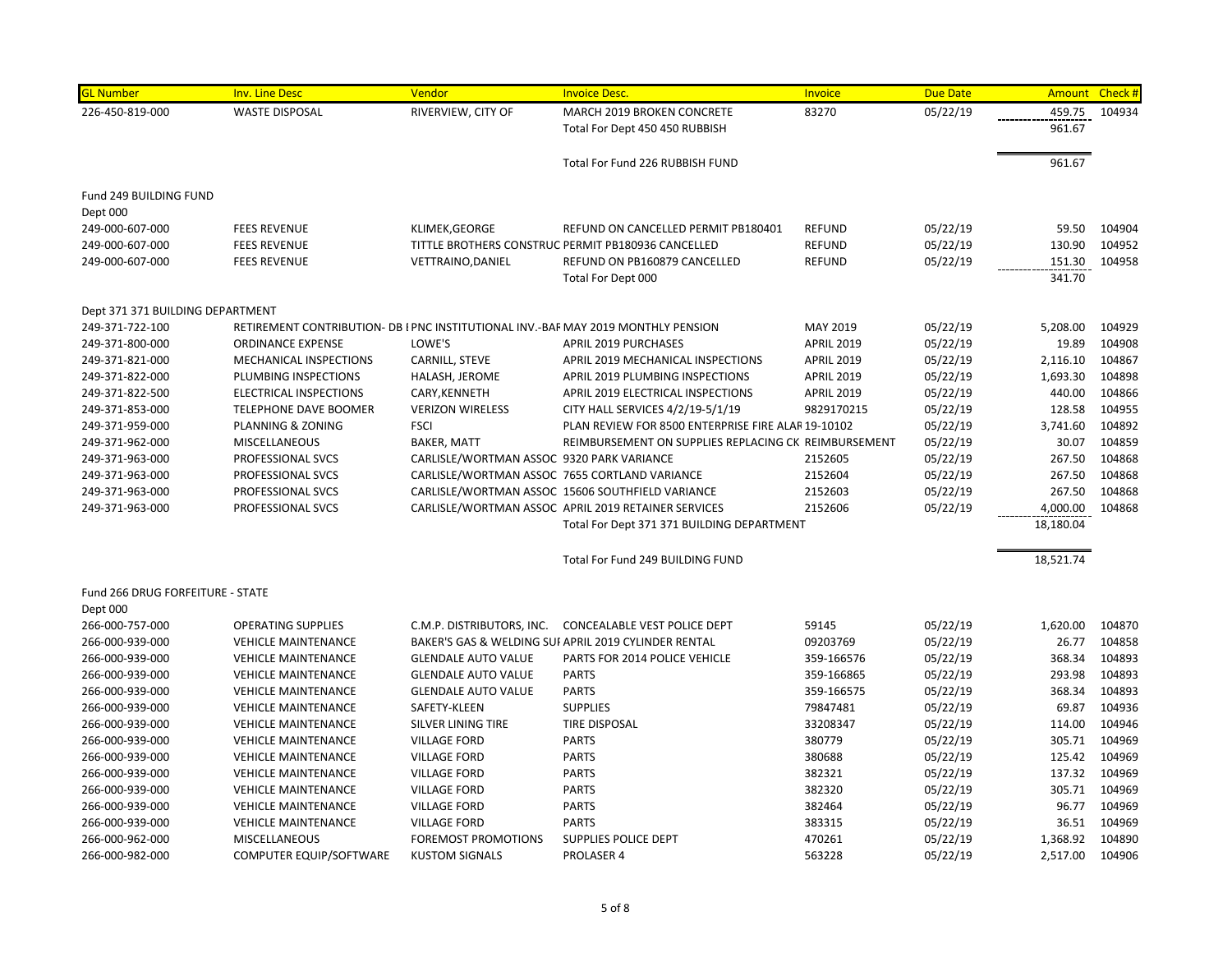| <b>GL Number</b>              | <b>Inv. Line Desc</b>                          | Vendor                                       | <b>Invoice Desc.</b>                                                                          | Invoice           | <b>Due Date</b> |            | Amount Check # |
|-------------------------------|------------------------------------------------|----------------------------------------------|-----------------------------------------------------------------------------------------------|-------------------|-----------------|------------|----------------|
| 266-000-984-000               | COMPUTER EQUIPMENT/SOFTWA THOMSON REUTERS-WEST |                                              | APRIL 2019 WEST INFO CHARGES                                                                  | 840197403         | 05/22/19        | 187.43     | 104951         |
| 266-000-985-000               | <b>CAPITAL OUTLAY</b>                          | <b>CYNERGY</b>                               | <b>GRAPHICS PACKAGE FOR PATROL UTILITY #7</b>                                                 | 32549             | 05/22/19        | 490.00     | 104874         |
|                               |                                                |                                              | Total For Dept 000                                                                            |                   |                 | 8,432.09   |                |
|                               |                                                |                                              |                                                                                               |                   |                 |            |                |
|                               |                                                |                                              | Total For Fund 266 DRUG FORFEITURE - STATE                                                    |                   |                 | 8,432.09   |                |
| Fund 271 LIBRARY              |                                                |                                              |                                                                                               |                   |                 |            |                |
| Dept 000                      |                                                |                                              |                                                                                               |                   |                 |            |                |
| 271-000-827-000               | <b>LIBRARY SERVICES</b>                        |                                              | PIPER MOUNTAIN WEBS LLC SSL INSTALLATION IN LIBRARY                                           | 3572              | 05/22/19        | 219.00     | 104927         |
| 271-000-827-000               | <b>LIBRARY SERVICES</b>                        | UNIQUE MANAGEMENT SERV APRIL 2019 PLACEMENTS |                                                                                               | 553107            | 05/22/19        | 53.70      | 104954         |
| 271-000-828-000               | <b>MATERIALS</b>                               | STEINWAY INC                                 | <b>CD'S FOR LIBRARY</b>                                                                       | 38851             | 05/22/19        | 82.95      | 104855         |
| 271-000-828-000               | <b>MATERIALS</b>                               | <b>BAKER &amp; TAYLOR</b>                    | <b>MATERIAL FOR LIBRARY</b>                                                                   | 2034516641        | 05/22/19        | 94.92      | 104857         |
| 271-000-828-000               | <b>MATERIALS</b>                               | <b>BAKER &amp; TAYLOR</b>                    | <b>MATERIALS FOR LIBRARY</b>                                                                  | 2034506268        | 05/22/19        | 110.55     | 104857         |
| 271-000-920-000               | <b>UTILITIES</b>                               | <b>ALLEN PARK WATER</b>                      | LIBRARY WATER SERVICES 1/1/19-4/1/19                                                          | 390-AL081-00      | 05/22/19        | 257.58     | 104854         |
| 271-000-920-000               | UTILITIES 8100 ALLEN RD                        | <b>DTE ENERGY</b>                            | ELECTRIC SERVICES 3/22/19-5/9/19                                                              | 05222019          | 05/22/19        | 985.47     | 104881         |
| 271-000-931-000               | <b>BUILDING MAINTENANCE</b>                    |                                              | COVERALL NORTH AMERICA MAY 2019 COMM CLEANING SERVICES LIBRAR\ 1340261106                     |                   | 05/22/19        | 835.00     | 104873         |
| 271-000-931-000               | <b>BUILDING MAINTENANCE</b>                    | <b>HADDIX ELECTRIC</b>                       | SERVICES AND MATERIAL RUN MC CABLE AT LII 9535                                                |                   | 05/22/19        | 1,000.00   | 104897         |
|                               |                                                |                                              | Total For Dept 000                                                                            |                   |                 | 3,639.17   |                |
|                               |                                                |                                              | <b>Total For Fund 271 LIBRARY</b>                                                             |                   |                 | 3,639.17   |                |
| Fund 401 CAPITAL PROJECT FUND |                                                |                                              |                                                                                               |                   |                 |            |                |
| Dept 000                      |                                                |                                              |                                                                                               |                   |                 |            |                |
| 401-000-985-003               |                                                |                                              | CAPITAL OUTLAY - PUBLIC WORKS WOLVERINE FREIGHLINER EA: 2020 FREIGHTLINER 108SD CAB & CHASSIS | E20085            | 05/22/19        | 88,502.00  | 104966         |
|                               |                                                |                                              | Total For Dept 000                                                                            |                   |                 | 88,502.00  |                |
|                               |                                                |                                              | Total For Fund 401 CAPITAL PROJECT FUND                                                       |                   |                 | 88,502.00  |                |
| Fund 592 WATER & SEWER        |                                                |                                              |                                                                                               |                   |                 |            |                |
| Dept 600 WATER                |                                                |                                              |                                                                                               |                   |                 |            |                |
| 592-600-745-400               | <b>METER MAINTENANCE</b>                       | ETNA SUPPLY COMPANY                          | RET PROD ON INV S103036747.001                                                                | S103042979.001    | 05/22/19        | (7,680.00) | 104886         |
| 592-600-745-400               | <b>METER MAINTENANCE</b>                       | ETNA SUPPLY COMPANY                          | <b>SUPPLIES</b>                                                                               | S103039802.001    | 05/22/19        | 840.00     | 104886         |
| 592-600-745-400               | <b>METER MAINTENANCE</b>                       | ETNA SUPPLY COMPANY                          | <b>PARTS</b>                                                                                  | S103041753.001    | 05/22/19        | 960.00     | 104886         |
| 592-600-745-400               | <b>METER MAINTENANCE</b>                       | ETNA SUPPLY COMPANY                          | SUPPLIES RETURNED SEE CREDIT S103042979.( S103036747.001                                      |                   | 05/22/19        | 7,680.00   | 104886         |
| 592-600-873-000               | <b>MAIN MAINTENANCE</b>                        | CORE & MAIN LP                               | <b>SUPPLIES</b>                                                                               | K450232           | 05/22/19        | 417.60     | 104871         |
| 592-600-873-000               | <b>MAIN MAINTENANCE</b>                        | D & L GARDEN CENTER, INC. SUPPLIES           |                                                                                               | 96957             | 05/22/19        | 56.00      | 104875         |
| 592-600-873-000               | <b>MAIN MAINTENANCE</b>                        | D & L GARDEN CENTER, INC. SUPPLIES           |                                                                                               | 96440             | 05/22/19        | 112.00     | 104875         |
| 592-600-873-000               | <b>MAIN MAINTENANCE</b>                        | D & L GARDEN CENTER, INC. TOPSOIL            |                                                                                               | 96435             | 05/22/19        | 56.00      | 104875         |
| 592-600-873-000               | <b>MAIN MAINTENANCE</b>                        | D & L GARDEN CENTER, INC. TOPSOIL            |                                                                                               | 96471             | 05/22/19        | 343.99     | 104875         |
| 592-600-873-000               | <b>MAIN MAINTENANCE</b>                        | D & L GARDEN CENTER, INC. SUPPLIES           |                                                                                               | 96603             | 05/22/19        | 28.00      | 104875         |
| 592-600-873-000               | <b>MAIN MAINTENANCE</b>                        | D & L GARDEN CENTER, INC. SUPPLIES           |                                                                                               | 96522             | 05/22/19        | 84.00      | 104875         |
| 592-600-873-000               | <b>MAIN MAINTENANCE</b>                        | LOWE'S                                       | <b>APRIL 2019 PURCHASES</b>                                                                   | <b>APRIL 2019</b> | 05/22/19        | 68.37      | 104908         |
| 592-600-873-000               | <b>MAIN MAINTENANCE</b>                        | MICHIGAN BUSINESS & AUCT WATER MAIN SUPPLIES |                                                                                               | 94187             | 05/22/19        | 57.01      | 104930         |
| 592-600-926-050               | PURCHASED WATER                                |                                              | GREAT LAKES WATER AUTHO MARCH 2019 WHOLESALE WATER                                            | MARWHOLESALE      | 05/22/19        | 180,230.29 | 104879         |
| 592-600-939-000               | <b>VEHICLE MAINTENANCE</b>                     | <b>MICHIGAN CAT</b>                          | <b>PARTS</b>                                                                                  | PD9808995         | 05/22/19        | 1.61       | 104917         |
| 592-600-939-000               | <b>VEHICLE MAINTENANCE</b>                     | <b>MICHIGAN CAT</b>                          | <b>PARTS</b>                                                                                  | PD9808994         | 05/22/19        | 71.97      | 104917         |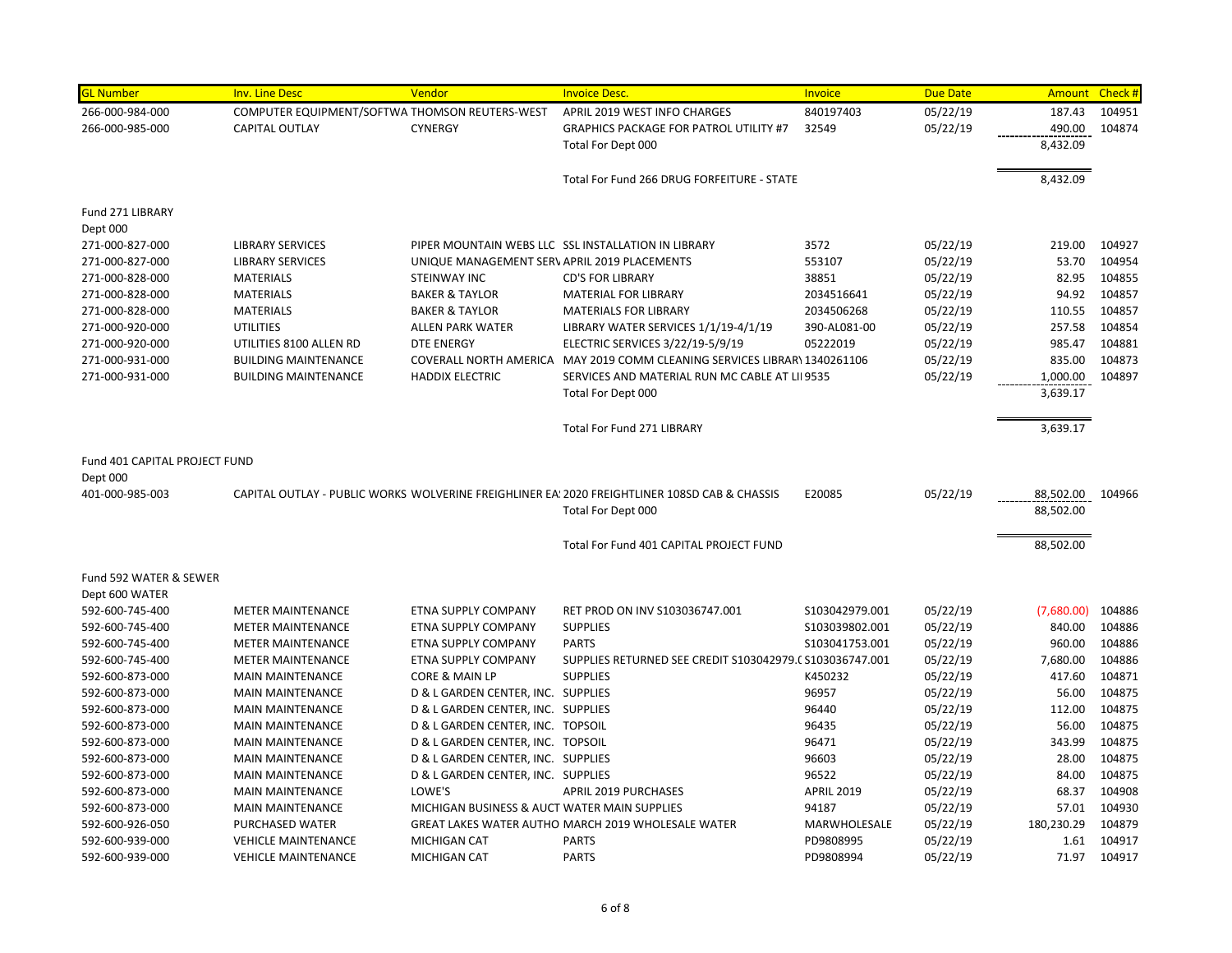| <b>GL Number</b>                      | <b>Inv. Line Desc</b>                                                            | Vendor                                           | <b>Invoice Desc.</b>                                                | Invoice           | <b>Due Date</b> | <b>Amount</b> | Check # |
|---------------------------------------|----------------------------------------------------------------------------------|--------------------------------------------------|---------------------------------------------------------------------|-------------------|-----------------|---------------|---------|
| 592-600-939-000                       | <b>VEHICLE MAINTENANCE</b>                                                       | TREDROC TIRE ALLEN PARK 7. SERVICES ON VEHICLE   |                                                                     | 7360051123        | 05/22/19        | 63.00         | 104953  |
| 592-600-939-000                       | <b>VEHICLE MAINTENANCE</b>                                                       |                                                  | TREDROC TIRE ALLEN PARK 7. INVOICE VOIDED AND REBILLED              | 7360051083        | 05/22/19        | 0.00          | 104953  |
| 592-600-978-004                       | <b>CROSS CONNECTION PROGRAM</b>                                                  | HYDRO DESIGNS, INC.                              | APRIL 2019 CROSS CONNECTION SERVICES RESI 0051989-IN                |                   | 05/22/19        | 4,934.00      | 104899  |
| 592-600-978-004                       | <b>CROSS CONNECTION PROGRAM</b>                                                  | HYDRO DESIGNS, INC.                              | APRIL 2019 CROSS CONNECTION COMMERCIAL 0052204-IN                   |                   | 05/22/19        | 1,500.00      | 104899  |
|                                       |                                                                                  |                                                  | Total For Dept 600 WATER                                            |                   |                 | 189,823.84    |         |
|                                       |                                                                                  |                                                  |                                                                     |                   |                 |               |         |
| Dept 601 601 SEWER<br>592-601-751-000 | <b>GASOLINE</b>                                                                  | <b>CORRIGAN OIL CO</b>                           | <b>SUPPLIES</b>                                                     | 6805893-IN        | 05/22/19        | 364.76        | 104872  |
| 592-601-751-000                       | <b>GASOLINE</b>                                                                  | CORRIGAN OIL CO                                  | <b>SUPPLIES</b>                                                     | 6805890-IN        | 05/22/19        | 397.70        | 104872  |
| 592-601-900-000                       | PRINTING & PUBLISHING                                                            | <b>FAST FLYERS INC</b>                           | 2018 CONSUMER CONFIDENCE REPORT DIST IN 14154                       |                   | 05/22/19        | 1,560.00      | 104889  |
| 592-601-900-000                       | PRINTING & PUBLISHING                                                            | <b>MEL PRINTING</b>                              | 2018 CONSUMER CONFIDENCE REPORT                                     | 36024             | 05/22/19        | 989.00        | 104914  |
|                                       |                                                                                  | <b>DTE ENERGY</b>                                |                                                                     | 05222019          |                 | 3,292.17      | 104881  |
| 592-601-920-000                       | UTILITIES 997 ENTERPRISE                                                         |                                                  | ELECTRIC SERVICES 3/22/19-5/9/19                                    |                   | 05/22/19        | 1,600.00      | 104933  |
| 592-601-923-000                       | PROFESSIONAL SERVICES                                                            | RITTER GIS INC                                   | MARCH & APRIL 2019 CMMS SUPPORT SERVICI 2019-042                    |                   | 05/22/19        |               |         |
| 592-601-927-050                       | SEWAGE DISPOSAL-GLWA                                                             |                                                  | GREAT LAKES WATER AUTHO APRIL 2019 SEWAGE SERVICES                  | APRILSEWAGE       | 05/22/19        | 70,600.00     | 104877  |
| 592-601-927-100                       | DETROIT POLLUTANTS                                                               |                                                  | GREAT LAKES WATER AUTHO MARCH 2019 POLLUTANT CHARGES                | MARPOLLUTANT      | 05/22/19        | 832.78        | 104878  |
| 592-601-939-000                       | <b>BOND PRINCIPAL</b>                                                            | <b>GLENDALE AUTO VALUE</b>                       | <b>PARTS</b>                                                        | 359-167344        | 05/22/19        | 94.09         | 104893  |
| 592-601-939-100                       | <b>VEHICLE MAINTENANCE</b>                                                       |                                                  | BAKER'S GAS & WELDING SUI APRIL 2019 CYLINDER RENTAL                | 09203769          | 05/22/19        | 26.77         | 104858  |
| 592-601-939-100                       | <b>VEHICLE MAINTENANCE</b>                                                       | SAFETY-KLEEN                                     | <b>SUPPLIES</b>                                                     | 79847481          | 05/22/19        | 69.90         | 104936  |
| 592-601-940-500                       | <b>FAIRLANE/INDEPNCE MKT STATIOI KENNEDY INDUSTRIES</b>                          |                                                  | FAIRLANE STATION PUMP #1 GOULDS PUMP                                | 609882            | 05/22/19        | 2,975.00      | 104903  |
|                                       |                                                                                  |                                                  | Total For Dept 601 601 SEWER                                        |                   |                 | 82,802.17     |         |
| Dept 603 603 BASIN                    |                                                                                  |                                                  |                                                                     |                   |                 |               |         |
| 592-603-853-000                       | TELEPHONE-TOM MURRAY                                                             | <b>VERIZON WIRELESS</b>                          | CITY HALL SERVICES 4/2/19-5/1/19                                    | 9829170215        | 05/22/19        | 410.76        | 104955  |
| 592-603-853-000                       | <b>TELEPHONE</b>                                                                 | <b>VERIZON WIRELESS</b>                          | PUMP STN SERVICES 4/11/19-5/10/19                                   | 9829819834        | 05/22/19        | 240.64        | 104957  |
| 592-603-920-000                       | UTILITIES 1840 DIX RD                                                            | <b>DTE ENERGY</b>                                | ELECTRIC SERVICES 3/22/19-5/9/19                                    | 05222019          | 05/22/19        | 6,992.53      | 104881  |
| 592-603-930-000                       | <b>SEWER MAINTENANCE</b>                                                         |                                                  | WADE-TRIM/ASSOCIATES, IN PROF SERVICES 3/30-4/26/19                 | 2014499           | 05/22/19        | 862.59        | 104960  |
| 592-603-931-000                       | <b>BUILDING MAINTENANCE</b>                                                      | LOWE'S                                           | <b>APRIL 2019 PURCHASES</b>                                         | <b>APRIL 2019</b> | 05/22/19        | 101.54        | 104908  |
| 592-603-939-000                       | <b>VEHICLE MAINTENANCE</b>                                                       | <b>STEVEN M YOPS</b>                             | SERVICE CALL RETENTION BASIN                                        | 0140              | 05/22/19        | 380.00        | 104948  |
|                                       |                                                                                  |                                                  | Total For Dept 603 603 BASIN                                        |                   |                 | 8,988.06      |         |
| Dept 604 ADMINISTRATION/DEBT          |                                                                                  |                                                  |                                                                     |                   |                 |               |         |
| 592-604-722-100                       | RETIREMENT CONTRIBUTION - W8 PNC INSTITUTIONAL INV.-BAF MAY 2019 MONTHLY PENSION |                                                  |                                                                     | MAY 2019          | 05/22/19        | 6,379.00      | 104929  |
| 592-604-820-000                       | <b>ENGINEERING</b>                                                               | <b>BUCCILLI GROUP, LLC</b>                       | INSPECTION SERVICES B WOOD 4/22/19-4/24/ 3387                       |                   | 05/22/19        | 1,620.00      | 104864  |
| 592-604-820-000                       | <b>ENGINEERING</b>                                                               | <b>BUCCILLI GROUP, LLC</b>                       | INSPECTION SERV M JOHNSON 4/30, B WOOD ! 3396                       |                   | 05/22/19        | 540.00        | 104864  |
|                                       |                                                                                  |                                                  | Total For Dept 604 ADMINISTRATION/DEBT                              |                   |                 | 8,539.00      |         |
|                                       |                                                                                  |                                                  | Total For Fund 592 WATER & SEWER                                    |                   |                 | 290,153.07    |         |
|                                       |                                                                                  |                                                  |                                                                     |                   |                 |               |         |
| Fund 701 TRUST AND AGENCY             |                                                                                  |                                                  |                                                                     |                   |                 |               |         |
| Dept 000                              | <b>PARKS &amp; RECREATION ESCROW</b>                                             |                                                  |                                                                     | 2019 HOCKEY       | 05/22/19        | 40.00         | 104865  |
| 701-000-245-000                       |                                                                                  | BUDZINSKI, DAN                                   | <b>HOCKEY REFEREE 4/9 &amp; 5/9/19</b><br>APRIL 2019 HOCKEY REFEREE | 2019 HOCKEY       |                 | 30.00         | 104896  |
| 701-000-245-000<br>701-000-245-000    | <b>PARKS &amp; RECREATION ESCROW</b><br>PARKS & RECREATION ESCROW                | <b>GUTEKUNST, SYNDIE LYNN</b><br>MCCLOSEY, BLAKE | <b>HOCKEY REFEREE</b>                                               | 2019 HOCKEY       | 05/22/19        | 10.00         | 104911  |
|                                       |                                                                                  |                                                  |                                                                     |                   | 05/22/19        | 200.00        | 104913  |
| 701-000-245-000                       | PARKS & RECREATION ESCROW                                                        |                                                  | MCLELLAN, LUCAS MICHAEL APRIL 2019 HOCKEY REFEREE                   | 2019 HOCKEY       | 05/22/19        |               |         |
| 701-000-245-000                       | <b>PARKS &amp; RECREATION ESCROW</b>                                             | REVESZ, EDWARD M                                 | HOCKEY REFEREE 4/14/19 & 5/2/19                                     | 2019 HOCKEY       | 05/22/19        | 30.00         | 104932  |
| 701-000-245-000                       | <b>PARKS &amp; RECREATION ESCROW</b>                                             | SCHAFER, MADISON                                 | MAY 2019 HOCKEY REFEREE                                             | 2019 HOCKEY       | 05/22/19        | 50.00         | 104938  |